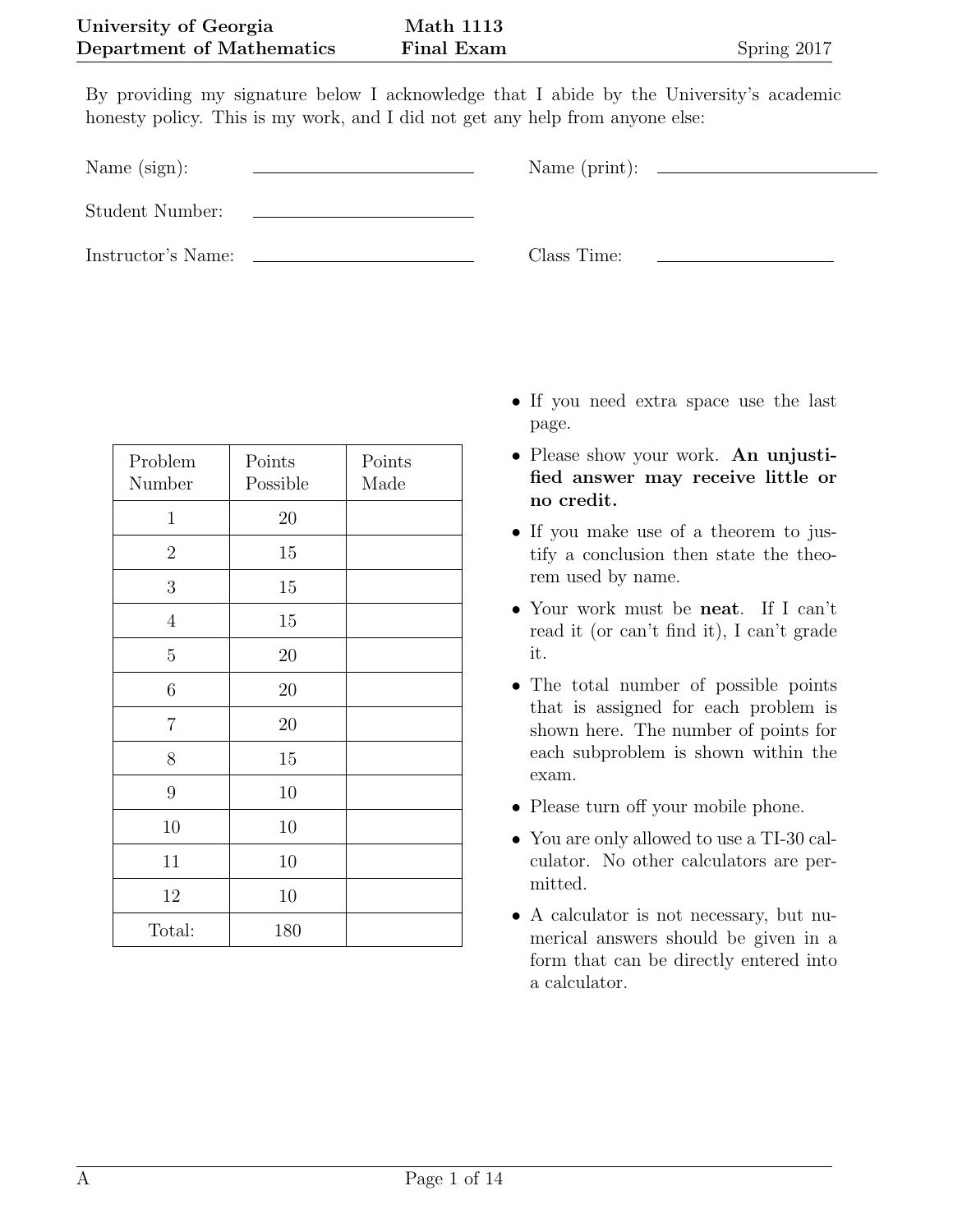- 1. Determine the value of *x* that satisfies each equation below. Print your answer in the box provided, and your answer should be an exact answer. (No decimal approximations.)
	- (a) [5 pts]  $3x = 8x^2 3$ .

 $x =$ 

(b) [5 pts]  $5(2<sup>x</sup>) = 4(5<sup>x</sup>)$ .

*x* =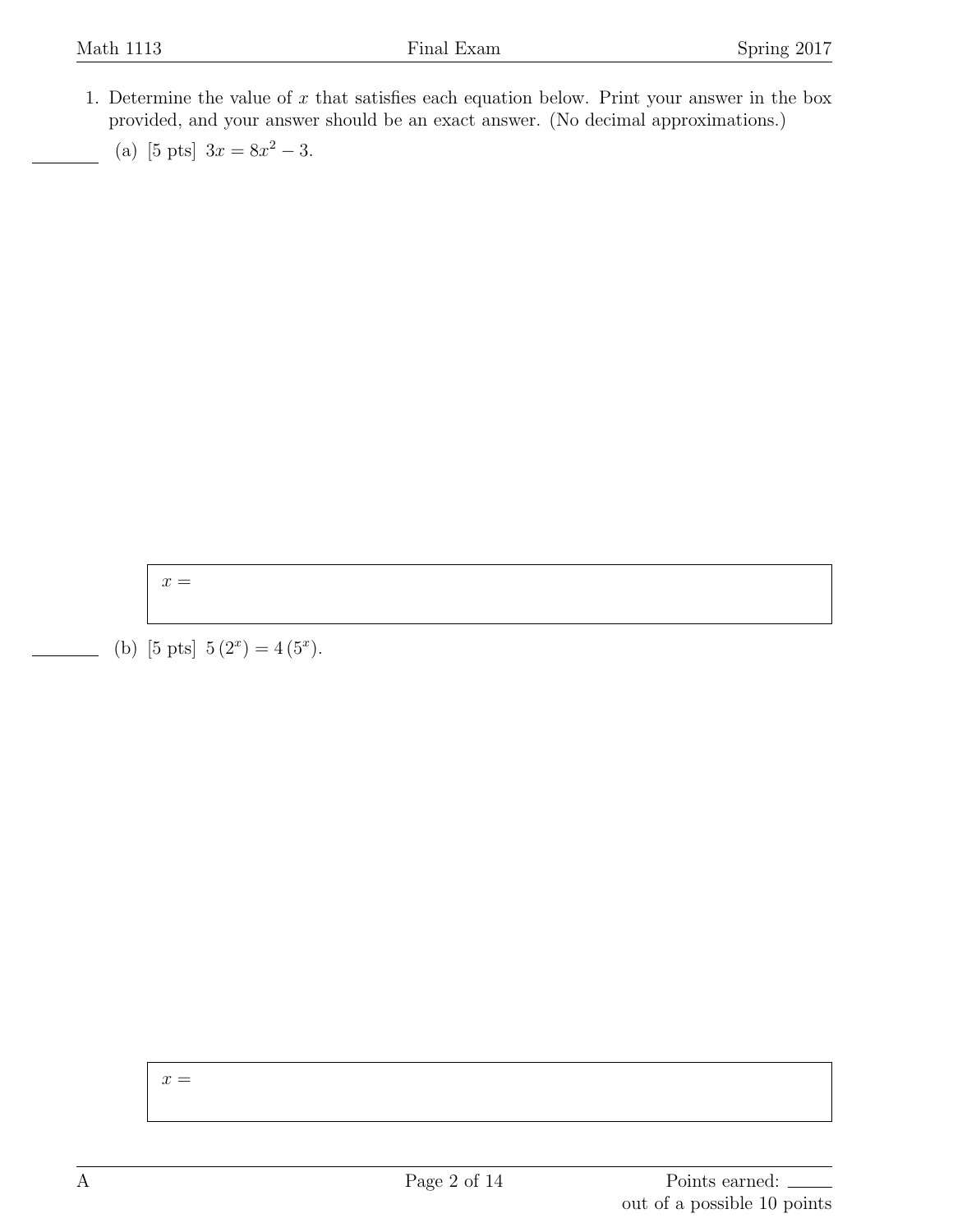(c) [5 pts]  $\ln(3x + 1) = 2 + \ln(2x)$ .

## $x =$

(d) [5 pts]  $\cos(3x+1) =$ *√* 3 2 where *x* is a negative number and is the closest possible value to zero.

## $x =$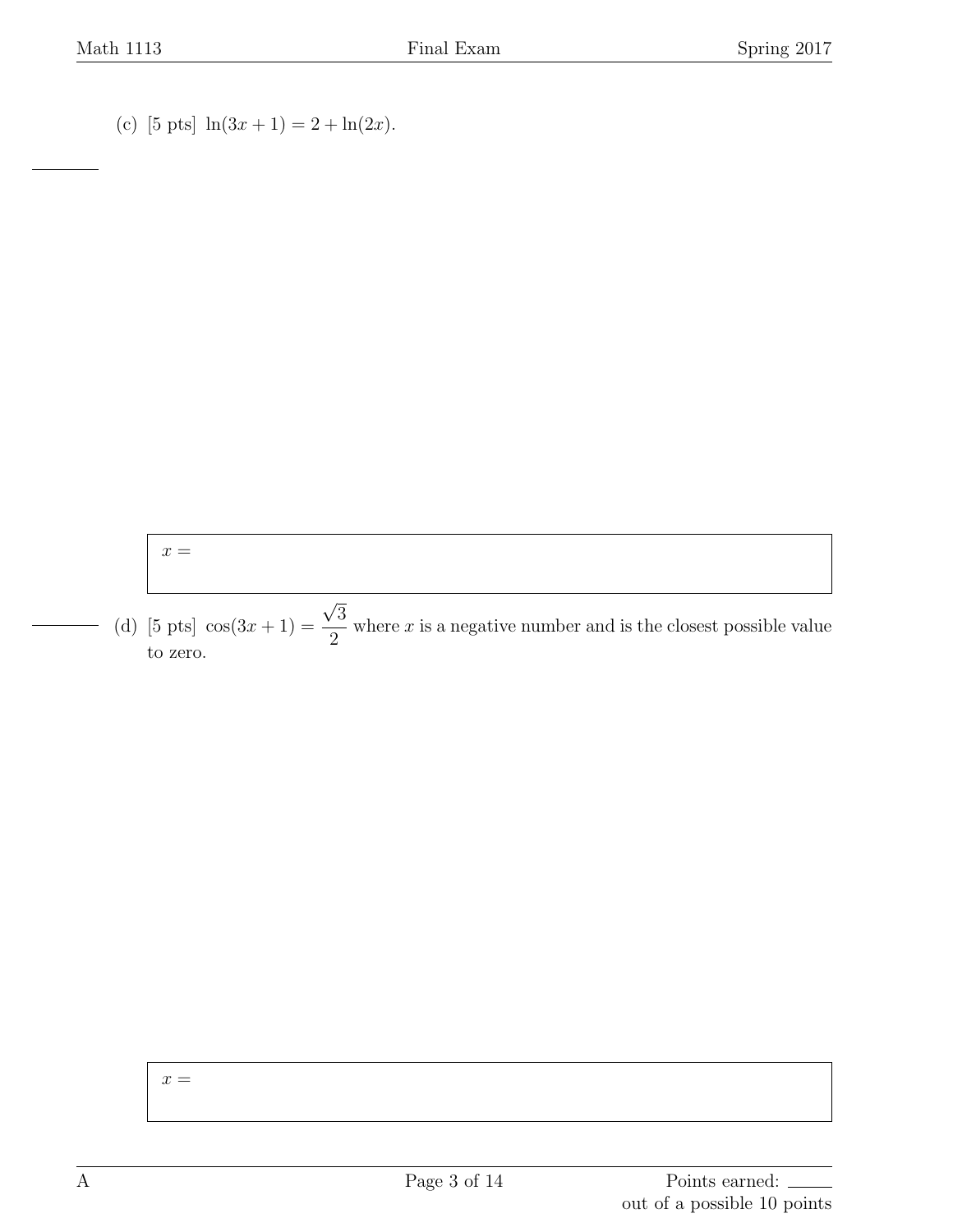- 2. Determine the values of the expression in each box below based on the given equation. Print your answer in the box provided.
	- (a) [5 pts] Determine the exact value of  $tan(\psi)$ . (No decimal approximations.)





(b) [5 pts] Determine the value of *θ* in the plot below. If you use a calculator then your estimate should be within 0.01 radians of the true value.



(c) [5 pts] Determine the value of *β* in the plot below. If you use a calculator then your estimate should be within 0.01 radians of the true value.

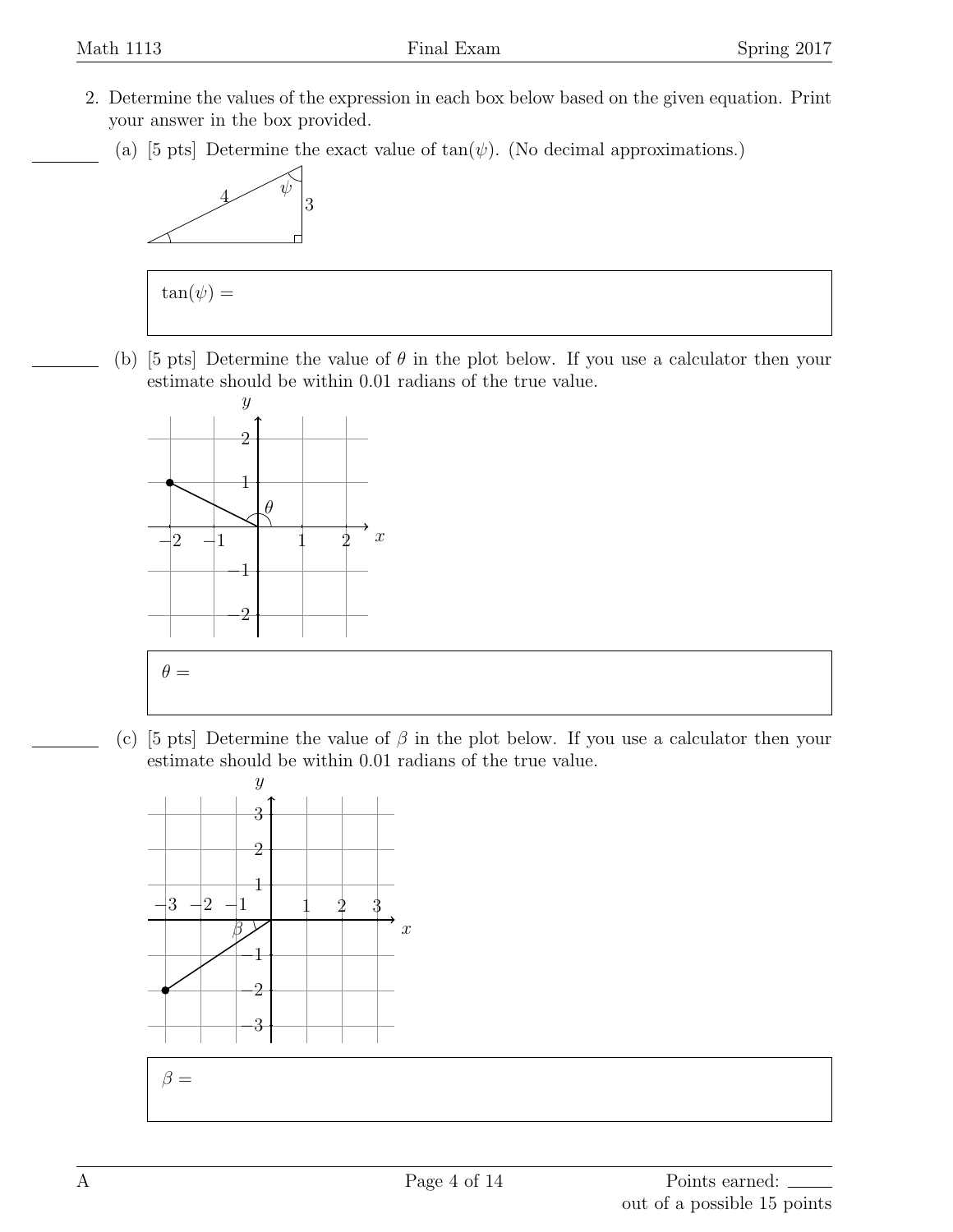- 3. For each scenario below circle the phrase that best describes the **kind** of function that will best approximate the phenomena described.
	- (a) [5 pts] The amount of radioactive material present after a given time period.

| Linear   | Quadratic                                           | Exponential                                                                          | Trigonometric |
|----------|-----------------------------------------------------|--------------------------------------------------------------------------------------|---------------|
| Function | Function                                            | Function                                                                             | Function      |
|          | (b) [5 pts] The height of the sea level at a beach. |                                                                                      |               |
| Linear   | Quadratic                                           | Exponential                                                                          | Trigonometric |
| Function | Function                                            | Function                                                                             | Function      |
|          |                                                     | (c) $[5 \text{ pts}]$ The area of a square as a function of the length of its sides. |               |
| Linear   | Quadratic                                           | Exponential                                                                          | Trigonometric |
| Function | Function                                            | Function                                                                             | Function      |

4. Use the following tables to answer each of the questions below. If an answer is not possible write "NA."

| u              |  |  |  |  |
|----------------|--|--|--|--|
| $\sim$<br>y(x) |  |  |  |  |

(a) [5 pts] Determine the value of  $f(g(4))$ .

## *f*(*g*(4)):

(b) [5 pts] Determine the value of  $g^{-1}(2f(7))$ .

*g −*1 (2*f*(7)):

(c) [5 pts] Determine the value of  $f(g^{-1}(4) + 1)$ .

 $f(g^{-1}(4) + 1)$ :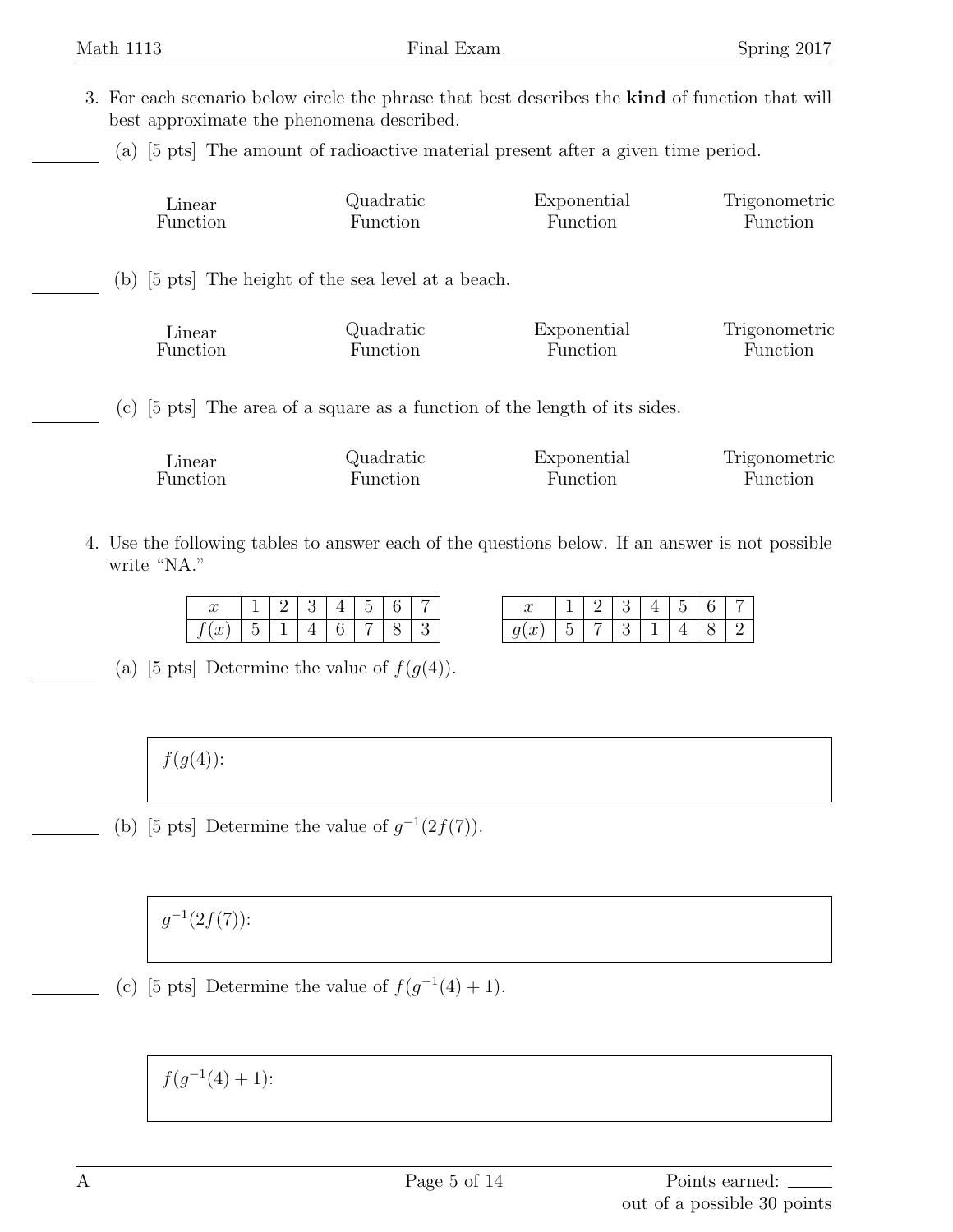- 5. For each description below, determine the equation of the function.
	- (a) [10 pts] The line that is perpendicular to the line  $y = 2x + 1$  and goes through the point (*−*1*,* 4).

(b) [10 pts] The parabola with a vertex at  $(2, -4)$  and goes through the point  $(5, 1)$ .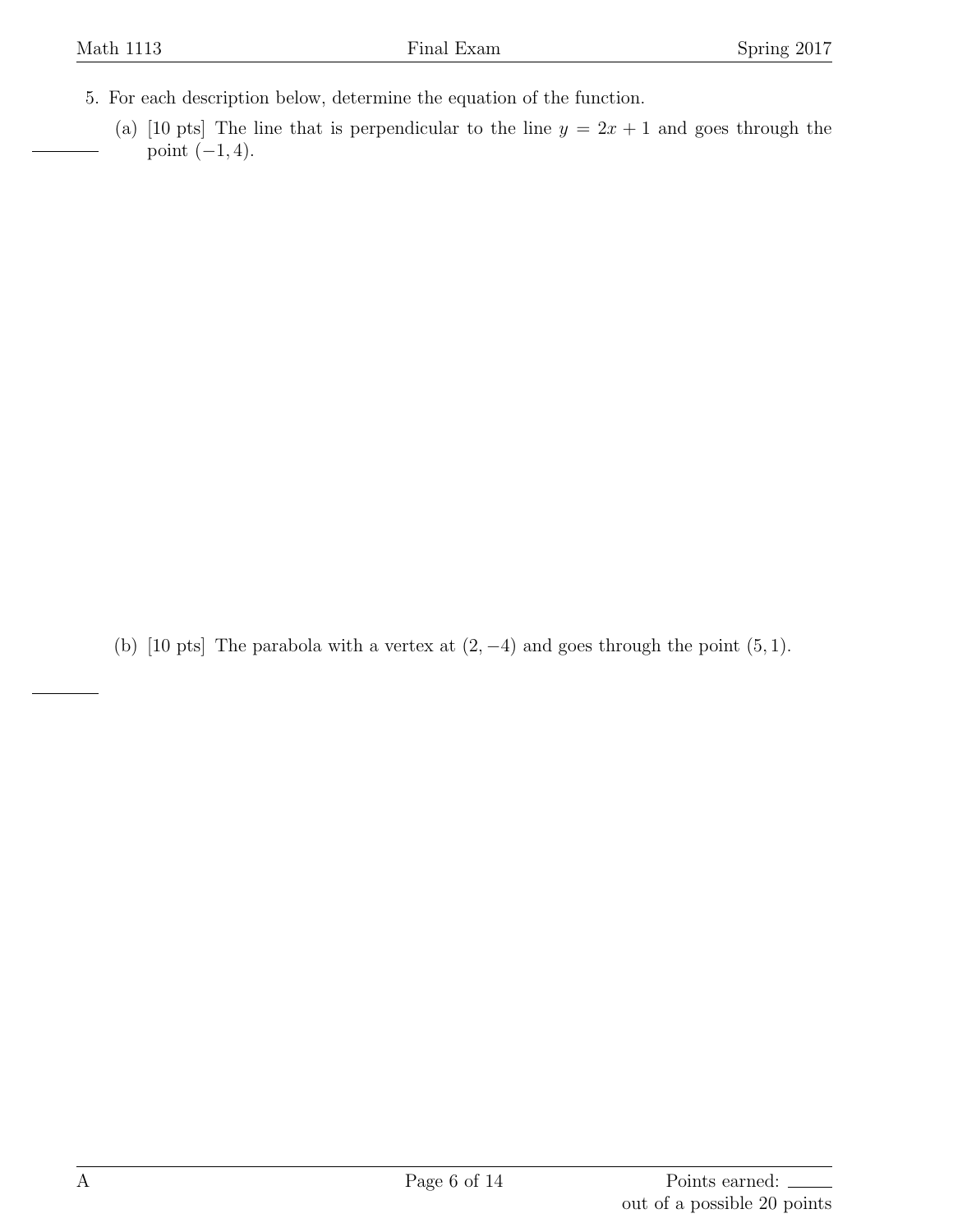- 6. Twenty kilograms of a radioactive material is placed in an isolated location. After ten years eighteen kilograms of the material remains. Use this information to answer the questions below.
	- (a) [10 pts] How much material will remain after fifteen years?

(b) [10 pts] It will require eight kilograms of the material to turn a human into a weird spider like monster. What is the longest that a super villain can wait and still use the site to create a spider like monster?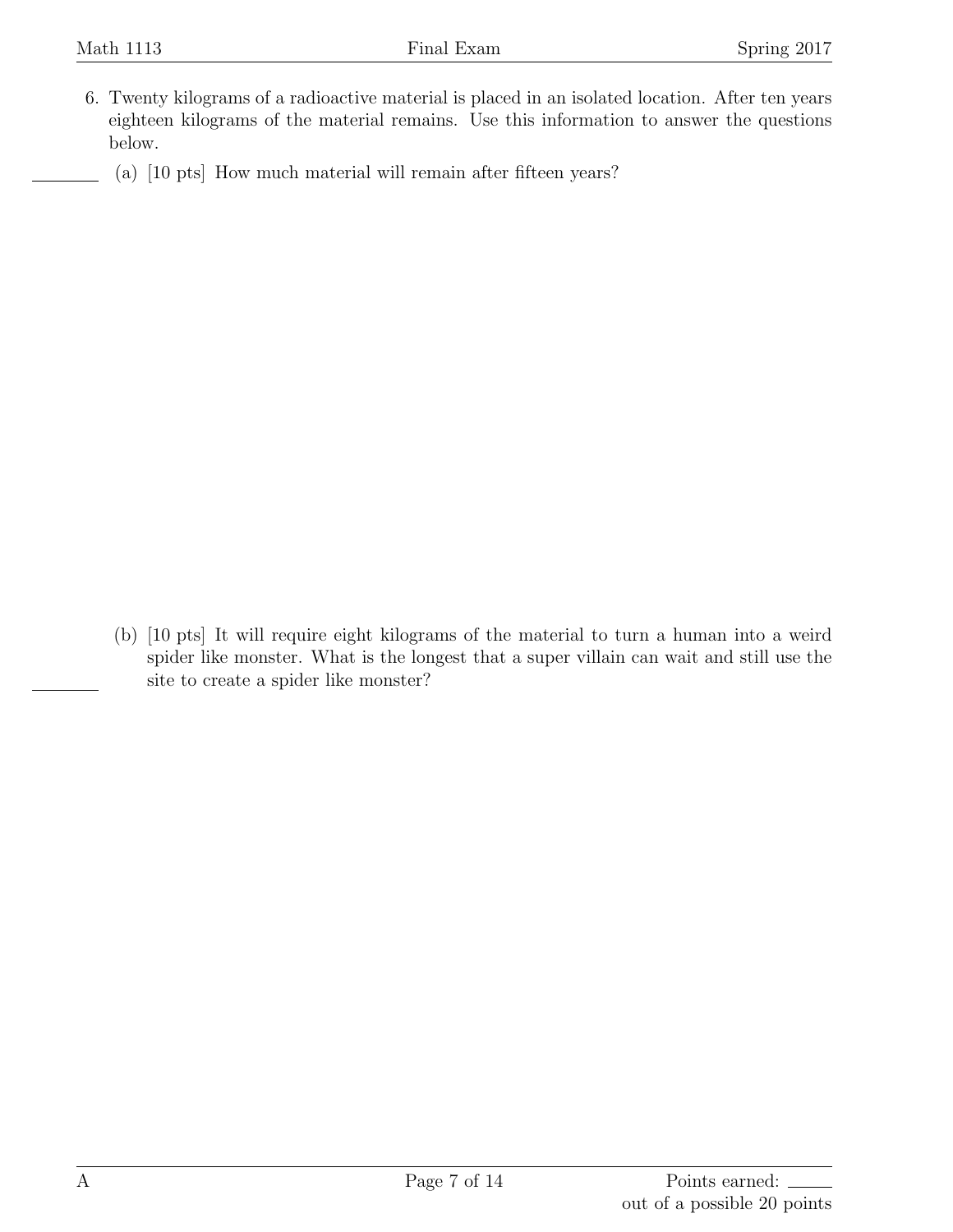- 7. The graphs of a number of relationships are given below. For each graph determine an equation representing the relationship. Also, state whether or not the relationship is a function. If it is a function determine the range and domain of the function.
	- (a) [10 pts] (The curve in the figure is a semi-circle.)



(b) [10 pts]

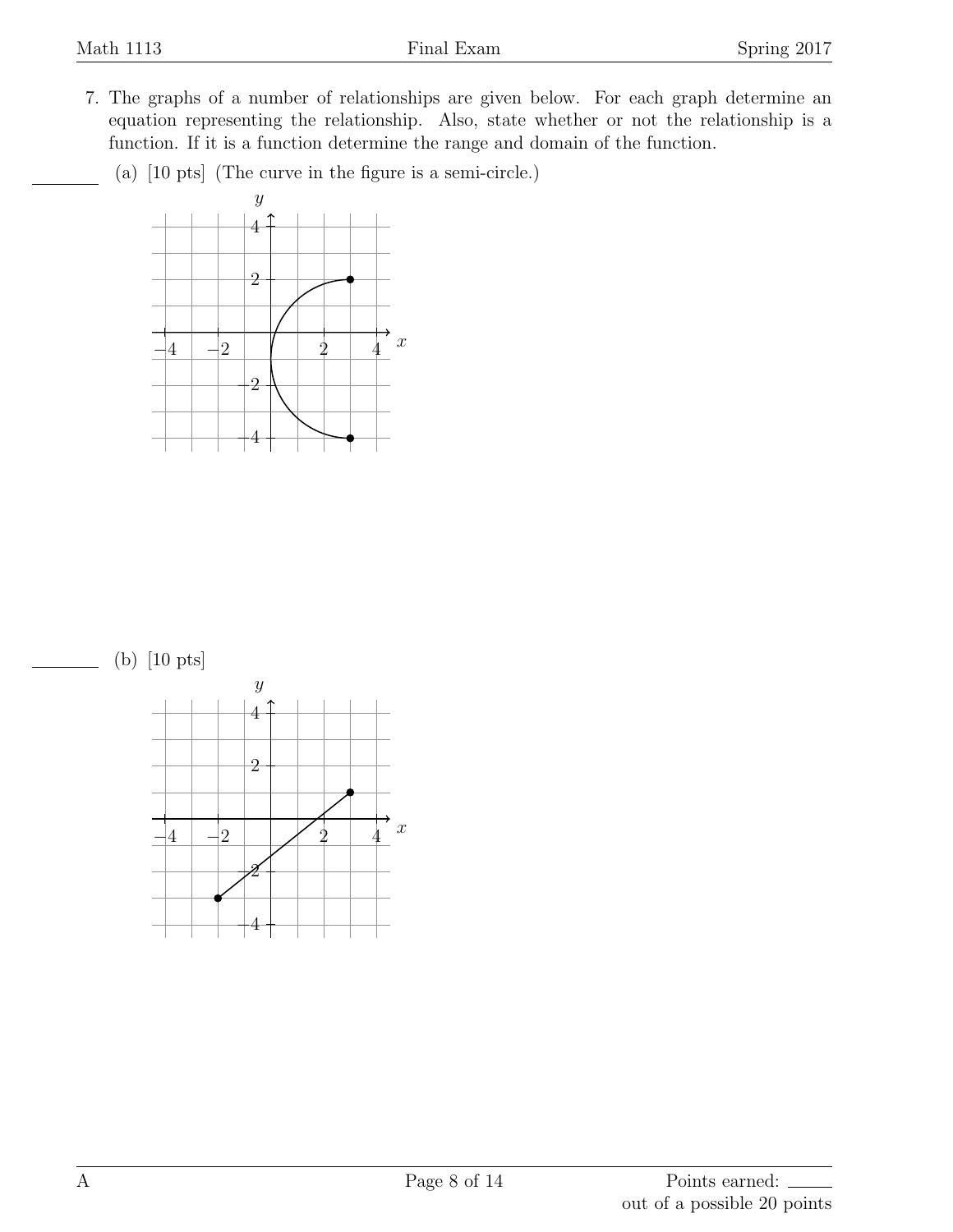- 8. A circular pie has a diameter of 25cm. It is cut into slices, and each slice has an angle of *<sup>π</sup>* 8 radians.
	- (a) [5 pts] How many slices will the pie have?

(b) [5 pts] What is the area of each slice?

(c) [5 pts] If you wanted to have a pie cut into 6 slices and each slice has an area of  $8 \text{ cm}^2$ then what angle (in radians) and radius would you need?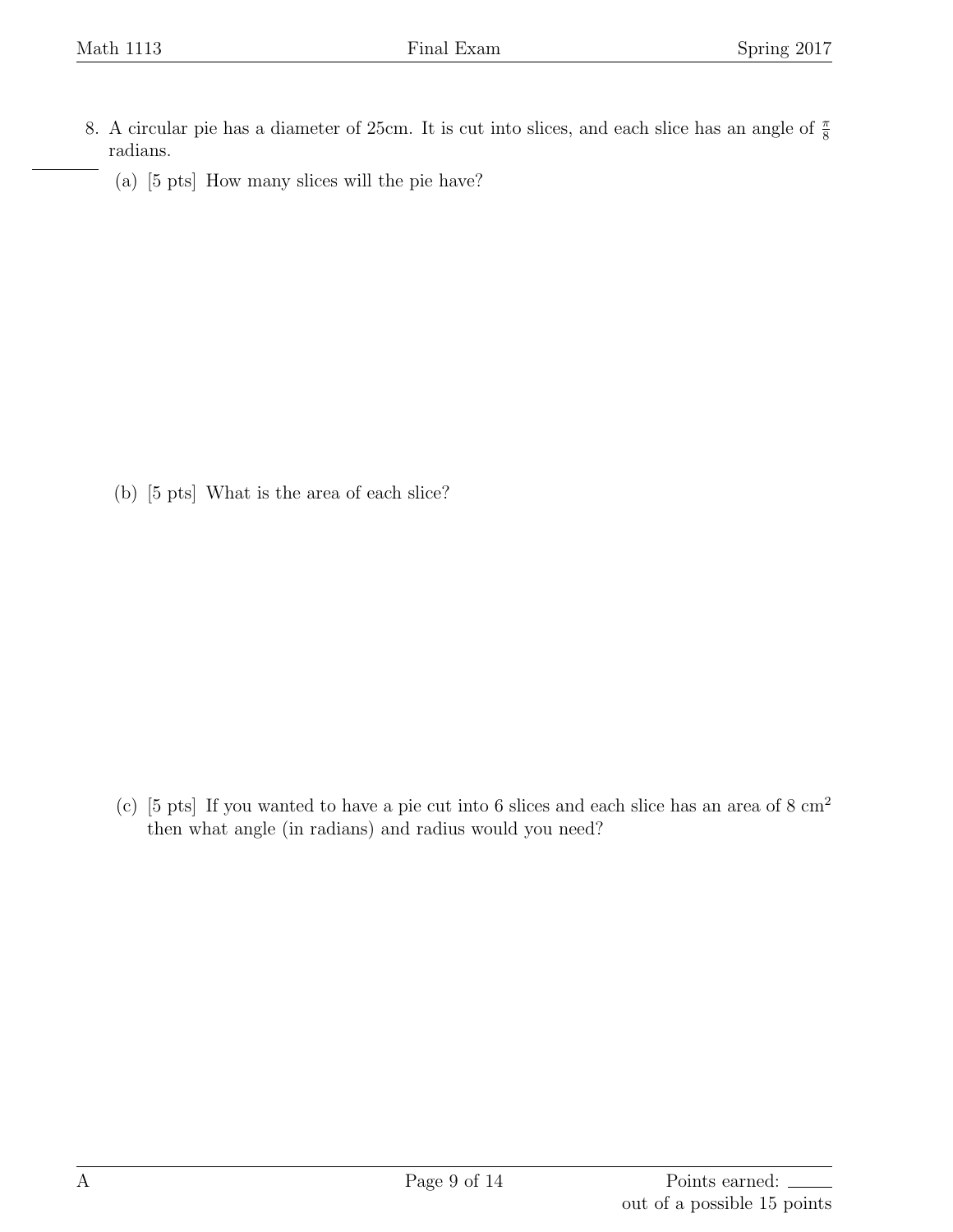9. [10 pts] The graph of a function,

$$
f(x) = A\sin(bx + c) + d,
$$

is shown in the figure below. Determine the values for all of the constants, *A*, *b*, *c*, and *d*.



 $A =$  $b =$  $c =$  $d =$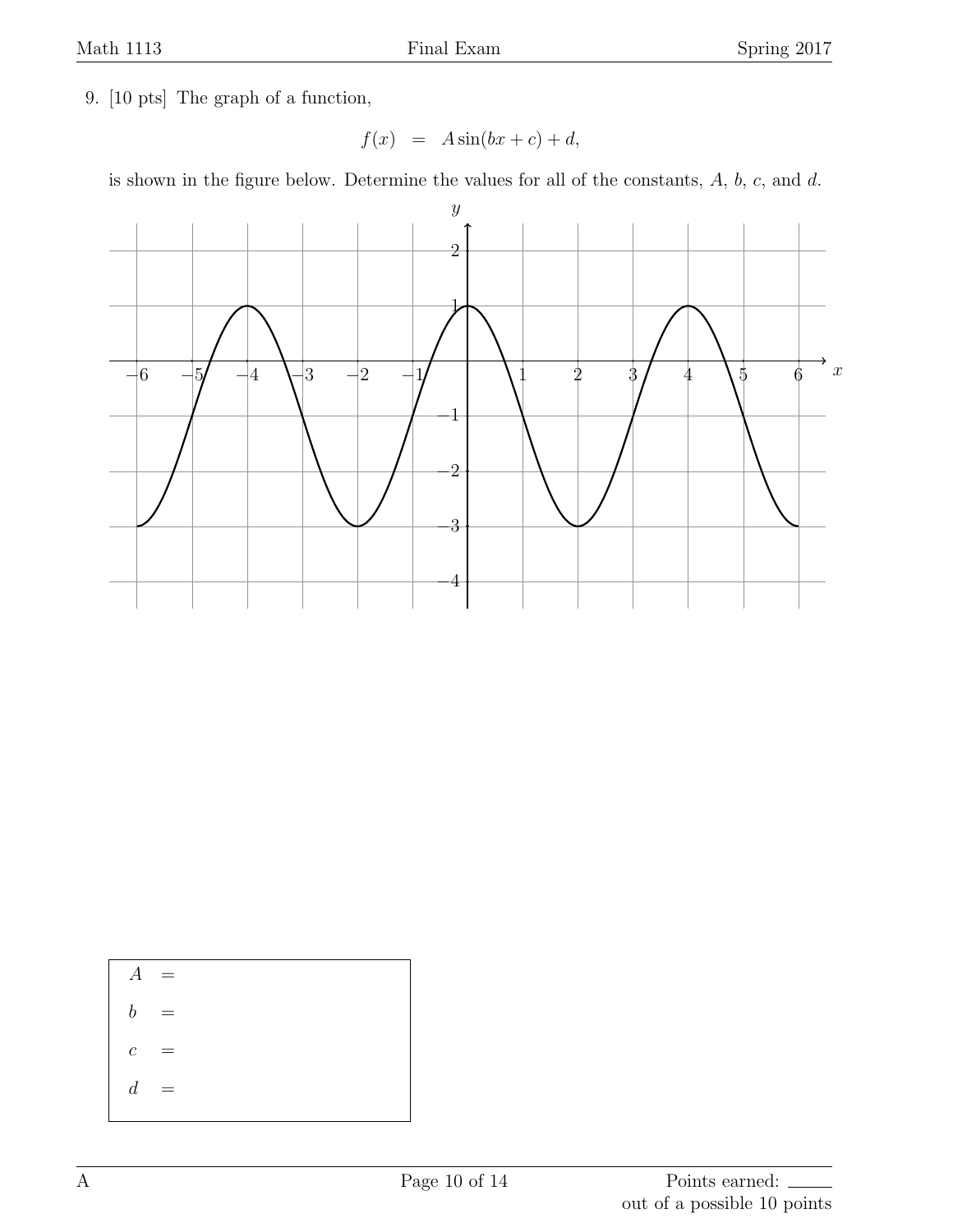10. [10 pts] You have been asked to help design a channel taking water from a lake into a reservoir. The channel must have a rectangular cross section with a fixed depth and width throughout its entire length. The bigger the cross section, the more the channel will cost. In fact, the total cost of building the channel will be \$30,000 dollars per meter of depth and \$10,000 per meter of width of its cross section, and the government has budgeted a total of \$100,000 to construct the channel. The government wants you to use this money to build a channel which will maximize the rate at which water flows through the channel (which is proportional to the cross sectional area of the channel). What is the depth and width that will accomplish this?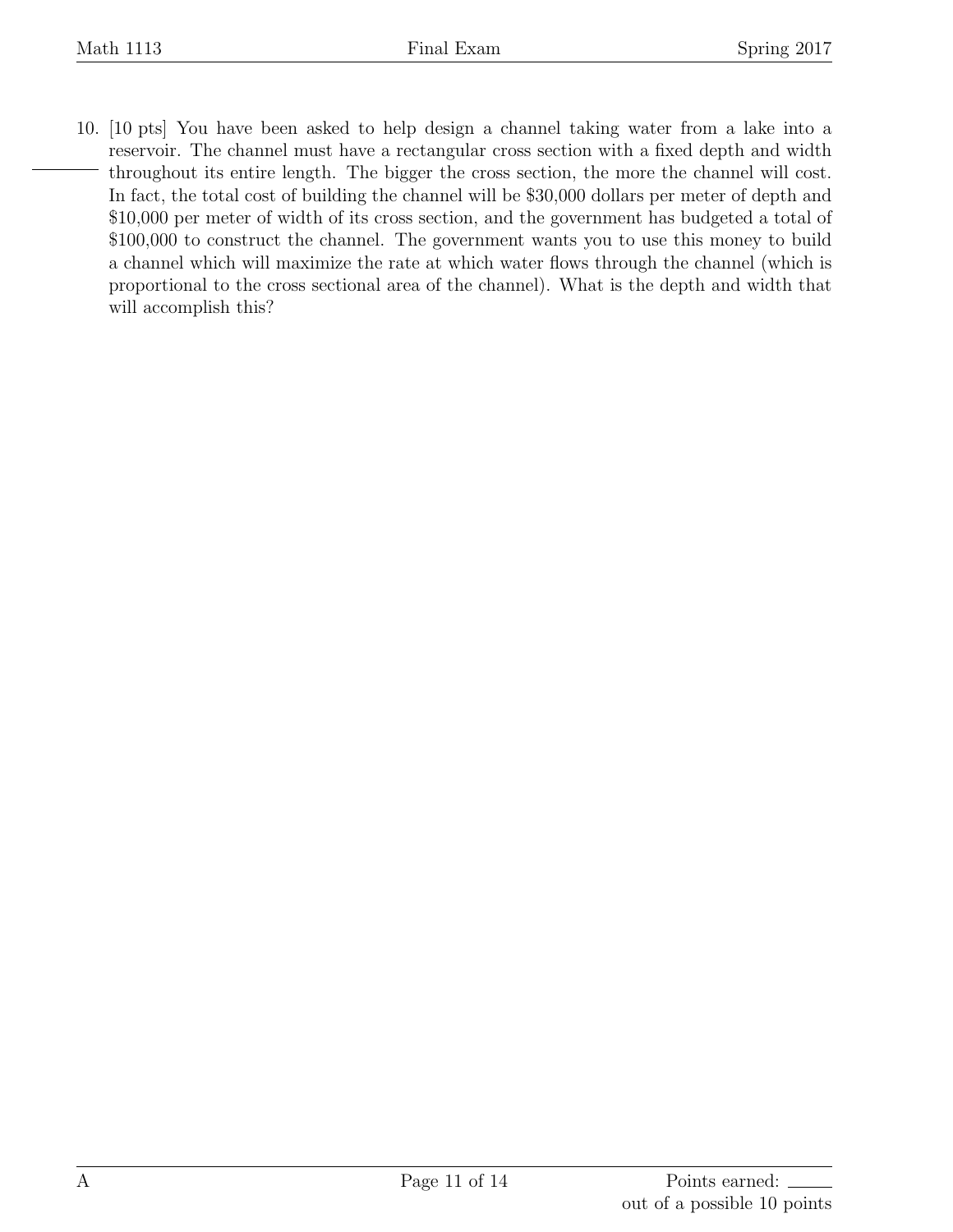11. [10 pts] A forester wants to estimate the height of a tree without climbing the tree. The tree is on level ground, and the forester stands 20m from the base of the tree and measures the angle of elevation from the ground to the top of the tree. If the angle is 25 degrees determine the height of the tree.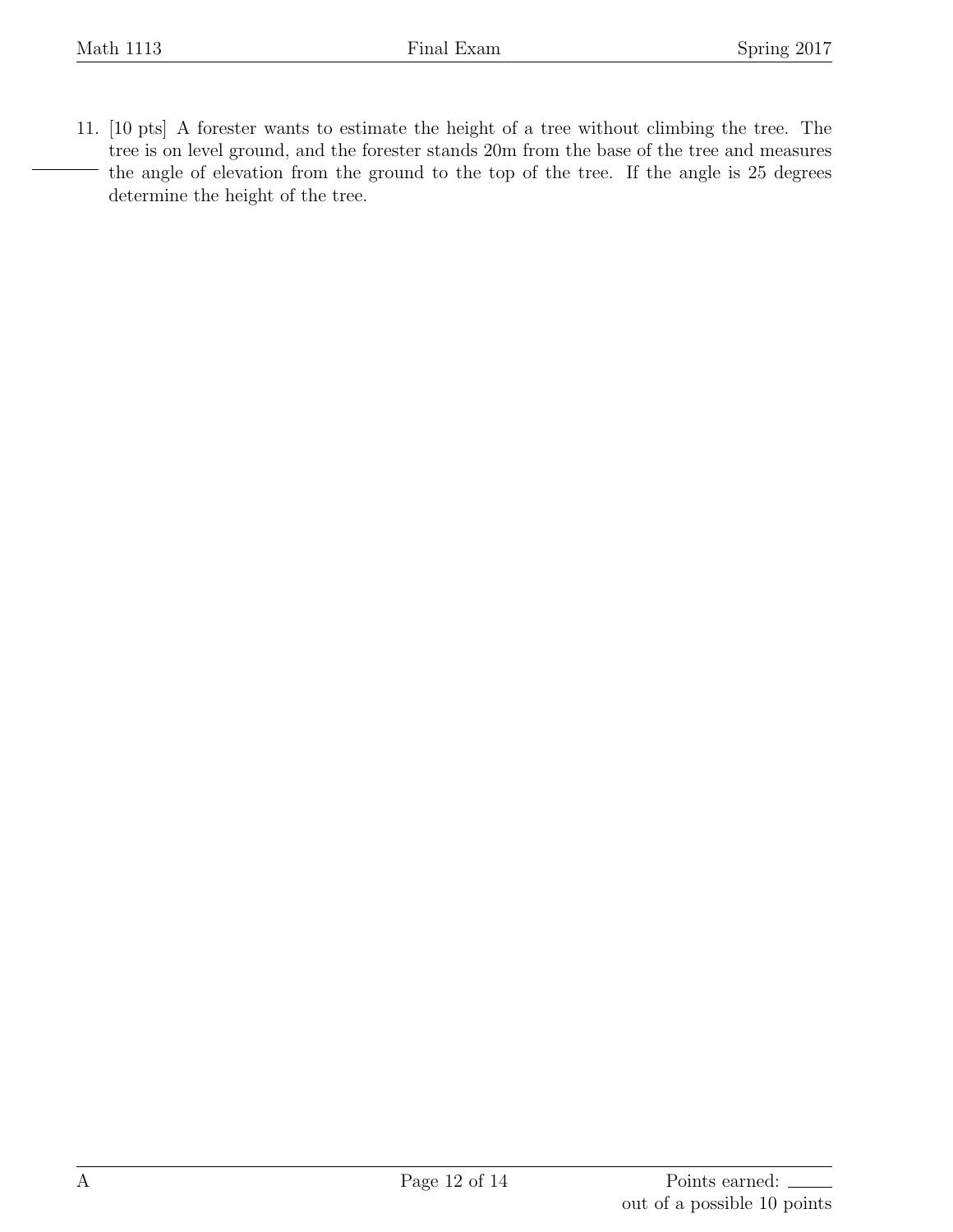12. [10 pts] The vertical wind shear relates the wind velocity, *v*, with the height, *h*, above the ground. In a given location the wind shear is given by

$$
\frac{v}{v_0} = \left(\frac{h}{h_0}\right)^{0.23},
$$

where *v* and *h* are the velocity of the wind and corresponding height at one location, and  $v_0$  and  $h_0$  are the velocity of the wind and corresponding height at another location. If the velocity of the wind is 4 m/sec. at a height of 5 m determine the equation for the height given the velocity. Determine the inverse of your function and briefly explain what it means.